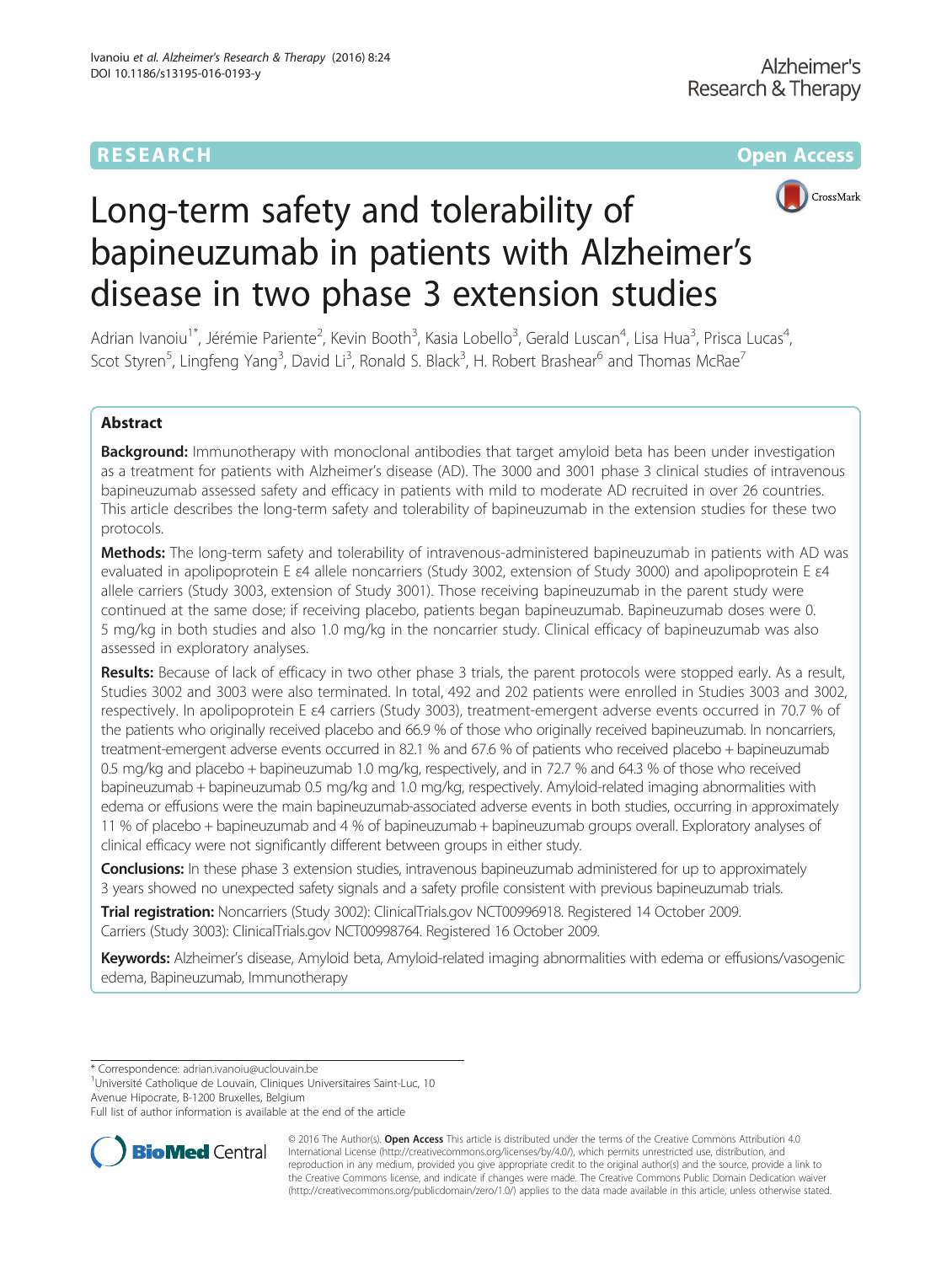#### Background

Alzheimer's disease (AD) is characterized by a progressive decline in cognitive function and an increase in functional impairment [\[1](#page-10-0)–[3\]](#page-10-0). Although the exact etiology of AD remains unknown, overproduction or inadequate clearance of accumulated amyloid-beta (Aβ) peptide is thought to be an essential component in its pathophysiology [\[1, 2](#page-10-0), [4](#page-10-0), [5](#page-10-0)]. One of the therapeutic approaches to halting disease progression in AD is passive immunotherapy with monoclonal antibodies (mAbs) directed against Aβ, which are thought to reduce Aβ accumulation and promote its clearance from the brain [[4, 6](#page-10-0)]. This approach was shown to reduce cerebral Aβ deposits, improve behavioral measures, and reverse memory loss in animal models (reviewed in [[2\]](#page-10-0)), suggesting that removal of Aβ from the brain using mAbs may provide similar benefits in humans with AD. Bapineuzumab, a humanized mAb specific to the  $A\beta_{1-42}$ protein, has been evaluated in a total of four similarly designed phase 3 clinical trials for the treatment of patients with AD [\[6, 7\]](#page-10-0). As a result of phase 2 findings of amyloidrelated imaging abnormalities with edema or effusions (ARIA-E), the bapineuzumab phase 3 development program stratified patients according to apolipoprotein E (ApoE) ε4 allele status (carriers or noncarriers) [\[8](#page-10-0)]. ARIA-E are detected as an increased signal intensity on FLAIR or other T2-weighted magnetic resonance imaging (MRI) sequences, and are thought to arise from an increase in permeability of brain capillaries to serum proteins, leading to extravasation of fluid into the extracellular space [\[9\]](#page-10-0). Incidence of ARIA-E was dose dependent, and 10 of the 12 cases were observed in ApoE ε4 carriers in the phase 2 study [\[8](#page-10-0)], which guided dose selection for the phase 3 trials in carriers and noncarriers. Studies 301 (noncarriers) and 302 (carriers) were conducted primarily in the United States, and Studies 3000 (noncarriers) and 3001 (carriers) were conducted at sites in more than 26 countries to evaluate the efficacy of intravenous (i.v.) bapineuzumab or placebo in patients with mild to moderate AD [[7](#page-10-0)]. In the first two of these studies to be reported (Studies 301 and 302), no significant difference was found between the bapineuzumab and placebo groups in the primary clinical efficacy endpoints (Alzheimer's Disease Assessment Scale—Cognitive Subscale (ADAS-Cog/11) and Disability Assessment Scale for Dementia (DAD)) [\[7](#page-10-0)]. ARIA-E were a primary safety finding in these studies in patients treated with bapineuzumab [[7\]](#page-10-0). Based on the lack of clinical efficacy observed in the 301 and 302 studies, all ongoing bapineuzumab trials were terminated early by the sponsors in August 2012 [\[7\]](#page-10-0). Results from the terminated phase 3 parent studies (3000 and 3001) were presented in 2013 at the Clinical Trials on Alzheimer's Disease symposium; consistent with the results of Studies 301 and 302, neither showed a clinical benefit of bapineuzumab therapy.

In this report, we detail findings from the 3002 and 3003 phase 3 extension studies of bapineuzumab in patients with AD who participated in the respective parent studies 3000 and 3001. The primary objective of the extension studies was to evaluate the long-term safety and tolerability of i.v.-administered bapineuzumab in subjects with AD, as it is not known how the rate of adverse events (AEs) and particularly ARIA-E evolves with the duration of therapy beyond the term of the phase 3 studies. The 3002 study evaluated ApoE ε4 allele noncarriers and the 3003 study evaluated ApoE ε4 allele carriers. Additional exploratory evaluations of cognitive, behavioral, and functional efficacy were conducted using validated assessment scales.

#### **Methods**

#### Study design

Both studies were phase 3, multicenter, long-term safety and tolerability extension trials of i.v. bapineuzumab once every 13 weeks in patients with AD. Prior to enrollment in either study, the protocols were reviewed and approved by the appropriate institutional review board or ethics committee, and all patients (or their legally acceptable representative) and patient caregivers provided informed consent. A complete list of all ethical bodies that approved the ApoE ε4 carrier and ApoE ε4 noncarrier studies are listed in Additional files [1](#page-9-0) and [2](#page-9-0), respectively. Both studies were conducted in accordance with principles set forth in the Declaration of Helsinki and according to good clinical practices established by the International Conference on Harmonisation. The 3002 study enrolled ApoE ε4 noncarriers who had completed Study 3000. If they received bapineuzumab in the main study, patients continued on bapineuzumab at the same dose (either 0.5 or 1.0 mg/kg); if they received placebo, patients were randomized to receive either bapineuzumab 0.5 mg/kg or 1.0 mg/kg. Patients who had originally received the discontinued bapineuzumab 2.0 mg/kg dose in the parent study were reassigned to 1.0 mg/kg during that study and continued to receive the 1.0 mg/kg dose in the extension study. All participants were aware that all patients were receiving bapineuzumab in the 3002 study, while treatment assignment from the 3000 study remained blinded to patients and to site staff, including the dose. The 3003 study enrolled ApoE ε4 carriers who had completed Study 3001. All patients were assigned to bapineuzumab 0.5 mg/kg whether they received bapineuzumab or placebo in the parent study. All participants were aware that all patients were receiving bapineuzumab 0.5 mg/kg, but treatment assignment from the 3001 study remained blinded to patients and to site staff. The transition of patients who received placebo in the parent studies to bapineuzumab treatment in the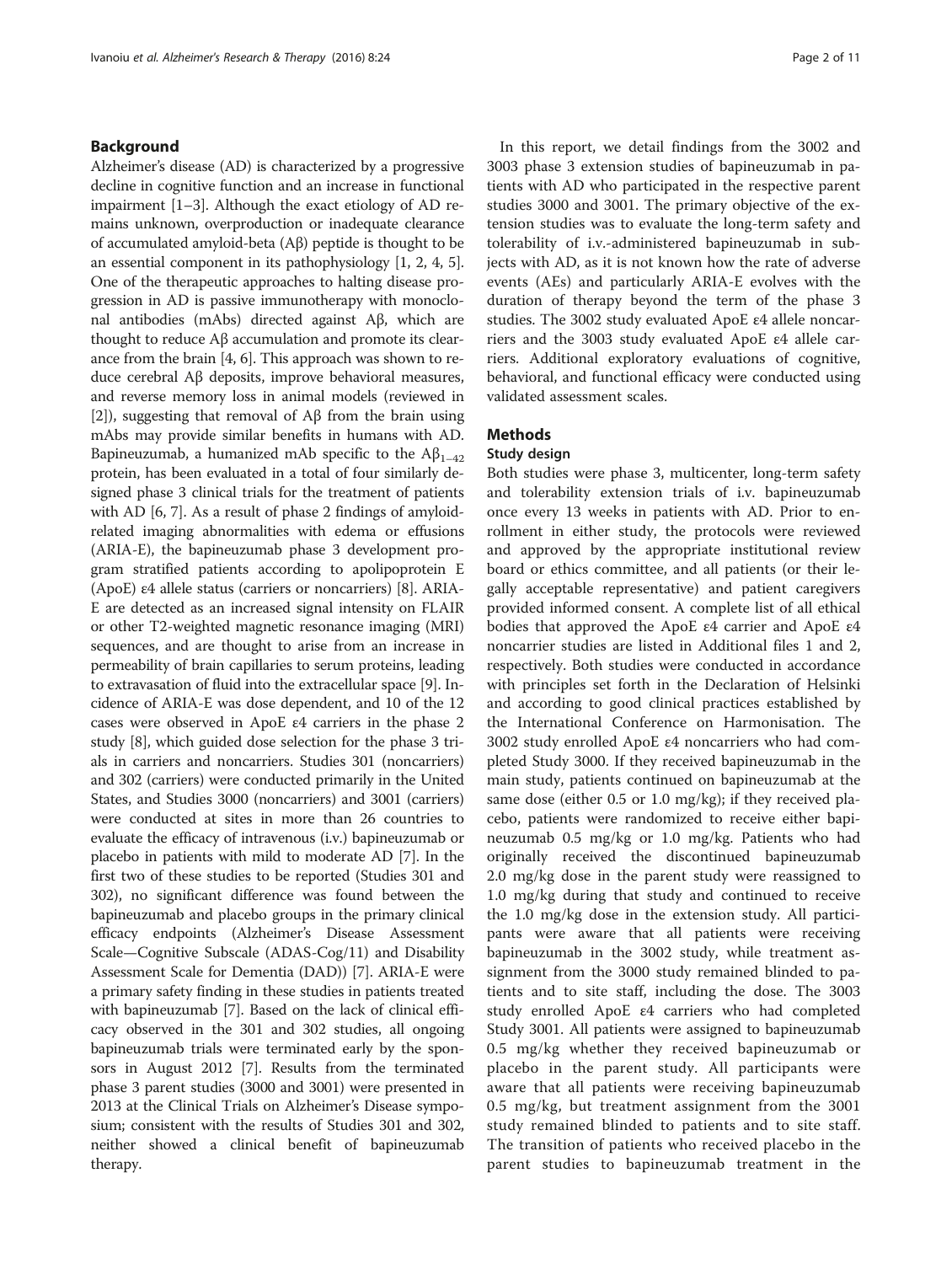extension studies resulted in the formation of two subgroups: a bapineuzumab-to-bapineuzumab (bapineuzumab + bapineuzumab) "early start" group; and a placebo-to-bapineuzumab (placebo + bapineuzumab) "delayed start" group (Fig. 1). The initial planned duration of patient participation in the extension study was 2 years, which was extended to 4 years (208 weeks) per a protocol amendment dated July 2011. The first patient enrolled in the ApoE ε4 noncarrier (3002) study in February 2010 and in the ApoE ε4 carrier (3003) study in December 2009. Both studies were terminated in August 2012.

#### Inclusion criteria

Patients had to have been enrolled in the parent studies (either 3000 or 3001) and completed all six infusions specified in the parent protocol; if the study drug had been suspended temporarily, the patients had to have completed all visits through week 78 and be eligible to resume investigational treatment. Patients met the inclusion criteria for AD in the parent studies (3000 and 3001) if they had: a diagnosis of probable AD according to the National Institute of Neurological and Communicative Disorders and Stroke–Alzheimer's Disease and Related Disorders Association criteria; Rosen Modified Hachinski Ischemic Score ≤ 4; Mini-Mental State Examination (MMSE) score of 16–26, inclusive; and a screening brain MRI scan consistent with the diagnosis of AD. A brain MRI scan administered at week 71 of the parent study had to be available for local and central radiologic evaluation and remain consistent with a diagnosis of AD. Patients also had to have had a MMSE score ≥10 at screening (i.e., week 78 of the parent study). At each study center, the protocol and informed consent form and any amendments to these studies were reviewed and approved by a duly constituted institutional review board or independent ethics committee, and informed consent was obtained before any screening procedures specific to the extension studies were performed.

#### Main exclusion criteria

Patients were excluded if they had any medical or psychiatric contraindication that, in the investigator's opinion, could increase the risks associated with the patient's continuation in or completion of the extension studies or might preclude an evaluation of response. Patients were also excluded if the brain MRI scan administered at week 71 in the parent study (3000 or 3001) was indicative of any significant abnormality, which for the extension studies included the following: four or more microhemorrhages (<10 mm), history or evidence of a single prior hemorrhage  $>1$  cm<sup>3</sup>, two or more lacunar infarcts, evidence of a single prior infarct  $>1$  cm<sup>3</sup>, and any abnormality detected in the MRI scan that was consistent with exclusion criteria in the parent studies.

#### Concomitant AD medications

Patients who were receiving cholinesterase inhibitors or memantine for AD in the parent study (3000 or 3001) were allowed to continue at the same stable doses during the extension studies (3002 or 3003). Experimental medications for AD, all other experimental medications, and the use of herbal preparations containing ginkgo biloba were prohibited. Initiation of treatment with, or change in stable doses of, drugs with the potential to affect cognition, including cholinesterase inhibitors, memantine, over-the-counter drugs, and nutritional supplements, was prohibited unless medically indicated (e.g., side effects due to such drugs required dose reduction, or use of such drugs was temporarily stopped and restarted for medical reasons).

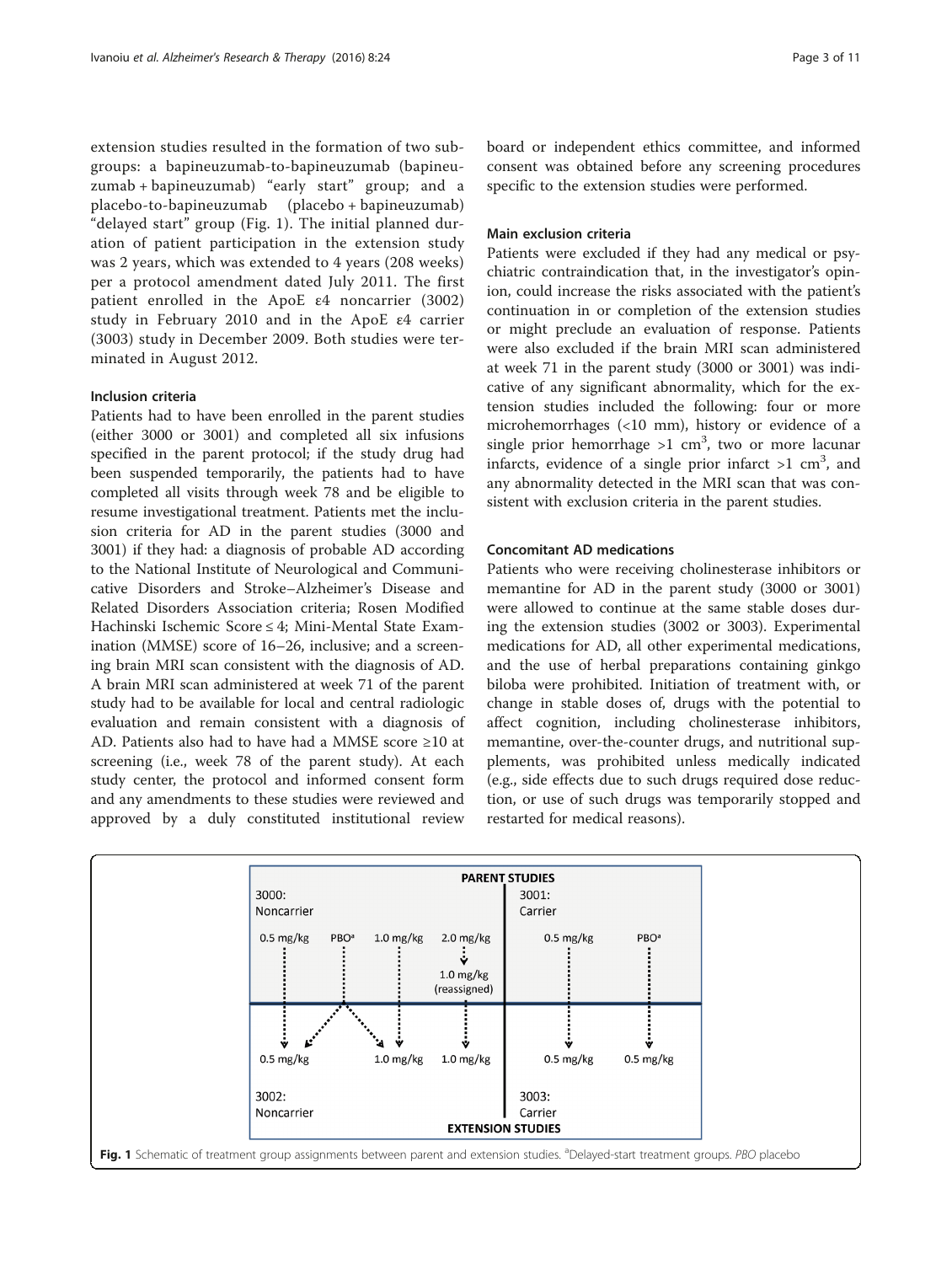#### Safety assessments

Both studies were continuously monitored by the same independent safety monitoring committee that functioned in the parent studies. The safety variables assessed comprised the incidence and severity of treatment-emergent AEs (TEAEs) throughout the study; safety laboratory variables, including clinical chemistry, hematology, and urinalysis (all analyzed centrally), and serum anti-bapineuzumab antibody; clinically important changes in vital signs, weight, and electrocardiograms (ECGs; with readings/interpretations performed centrally); and physical and neurological examinations. Brain MRI scans were radiologically assessed both centrally and locally. Both radiology reports were reviewed by the investigator prior to subsequent investigational product infusion. After the first year, MRI scan frequency was decreased from 13-week to 26-week intervals. Other safety variables included suicidality assessment and local reactions at the infusion site. ARIA-E, intraparenchymal brain hemorrhage, seizure, and deep vein thrombosis and/or pulmonary embolism (DVT/PE) were considered AEs of special circumstance, to be reported within 24 hours whether or not they were considered serious.

#### Exploratory efficacy and biomarker assessments

The following clinical efficacy variables were assessed in both studies: ADAS-Cog/11, DAD, MMSE, and

|  |  | Table 1 Patient disposition and exposure |
|--|--|------------------------------------------|
|--|--|------------------------------------------|

Neuropsychiatric Inventory (NPI). Three health outcomes measures were also explored: Dependence Scale, Resource Utilization in Dementia-Lite version, and Health Utilities Index. Biomarkers were assessed in a subset of patients in both studies, including change from baseline in cerebrospinal fluid (CSF), phosphorylated tau (p-tau), whole brain volume on volumetric MRI (vMRI), and  $[$ <sup>11</sup>C]-Pittsburgh Compound B positron emission tomography (PiB-PET), as in the parent studies.

#### Results

#### Patient disposition and exposure

Patient disposition and exposure in the 3002 and 3003 studies are presented in Table 1. In the ApoE ε4 carrier study, 506 patients were screened and 492 patients were enrolled; 216 patients had been randomized to placebo in the parent study (3001) and thus were identified as the placebo + bapineuzumab 0.5 mg/kg group (placebo + bapineuzumab 0.5), and 276 patients had originally received bapineuzumab and thus were identified as the bapineuzumab 0.5 mg/kg + bapineuzumab 0.5 mg/kg group (bapineuzumab 0.5 + bapineuzumab 0.5). The safety population was comprised of the 215 and 275 patients who were treated in the placebo + bapineuzumab 0.5 and bapineuzumab 0.5 + bapineuzumab 0.5 groups, respectively. In

|                                                                                  | ApoE ε4 carriers |                   | ApoE ε4 noncarriers |                   |                 |                   |
|----------------------------------------------------------------------------------|------------------|-------------------|---------------------|-------------------|-----------------|-------------------|
|                                                                                  | $PBO + BAP$ 0.5  | BAP 0.5 + BAP 0.5 | $PBO + BAP 0.5$     | BAP 0.5 + BAP 0.5 | $PBO + BAP 1.0$ | BAP 1.0 + BAP 1.0 |
| Patients, n (%)                                                                  |                  |                   |                     |                   |                 |                   |
| Randomized                                                                       | 216 (100)        | 276 (100)         | 39 (100)            | 66 (100)          | 37 (100)        | 56 (100)          |
| Treated                                                                          | 215 (99.5)       | 275 (99.6)        | 39 (100)            | 66 (100)          | 37 (100)        | 56 (100)          |
| Completed <sup>a</sup>                                                           | 1(0.5)           | 2(0.7)            | 0                   | 0                 | 0               | 0                 |
| Withdrawn from treatment and/or study <sup>a</sup>                               | 214 (99.5)       | 273 (99.3)        | 39 (100)            | 66 (100)          | 37 (100)        | 56 (100)          |
| Primary reason for withdrawal from treatment (safety analysis population), n (%) |                  |                   |                     |                   |                 |                   |
| Unsatisfactory response-efficacy                                                 | 3(1.4)           | 6(2.2)            | 1(2.6)              | 1(1.5)            | 2(5.4)          | 2(3.6)            |
| Adverse event                                                                    | 16(7.4)          | 11(4.0)           | 2(5.1)              | 5(7.6)            | 2(5.4)          | 6(10.7)           |
| Study termination                                                                | 163 (75.8)       | 217 (78.9)        | 31 (79.5)           | 54 (81.8)         | 30(81.1)        | 45 (80.4)         |
| Subject request                                                                  | 19 (8.8)         | 25(9.1)           | 1(2.6)              | 4(6.1)            | 3(8.1)          | 3(5.4)            |
| Death                                                                            | 3(1.4)           | 1(0.4)            | 0                   | $\mathbf{0}$      | $\mathbf{0}$    | $\circ$           |
| Recurrent episode of ARIA-E                                                      | 1(0.5)           | $\mathbf{0}$      | 0                   | $\mathbf{0}$      | $\mathbf{0}$    | $\mathbf{0}$      |
| All other reasons <sup>b</sup>                                                   | 9(4.2)           | 13(4.7)           | 4(10.2)             | 2(3.0)            | $\mathbf 0$     | $\mathbf{0}$      |
| Person-years of study drug exposure <sup>c</sup>                                 |                  |                   |                     |                   |                 |                   |
| $\mathcal N$                                                                     | 215              | 275               | 39                  | 66                | 37              | 56                |
| Mean (SD)                                                                        | 0.9(0.58)        | 1.0(0.58)         | 1.0(0.53)           | 1.0(0.61)         | 1.0(5.4)        | 1.0(5.4)          |
| Median (range)                                                                   | $1(0-3)$         | $1(0-3)$          | $1(0-2)$            | $1(0-3)$          | $1(0-2)$        | $1(0-2)$          |

ApoE apolipoprotein E, ARIA-E amyloid-related imaging abnormalities with edema or effusions, BAP bapineuzumab, PBO placebo

Percentage of treated patients

bIncludes investigator request, protocol violation, failed to return, lost to follow-up, loss of caregiver, other

<sup>c</sup>Calculated as the number of days for each individual patient from the day of the first infusion of the extension study through either the day of the last infusion plus 137 days or the day of last study visit plus 1 day, whichever is shorter, divided by 365.25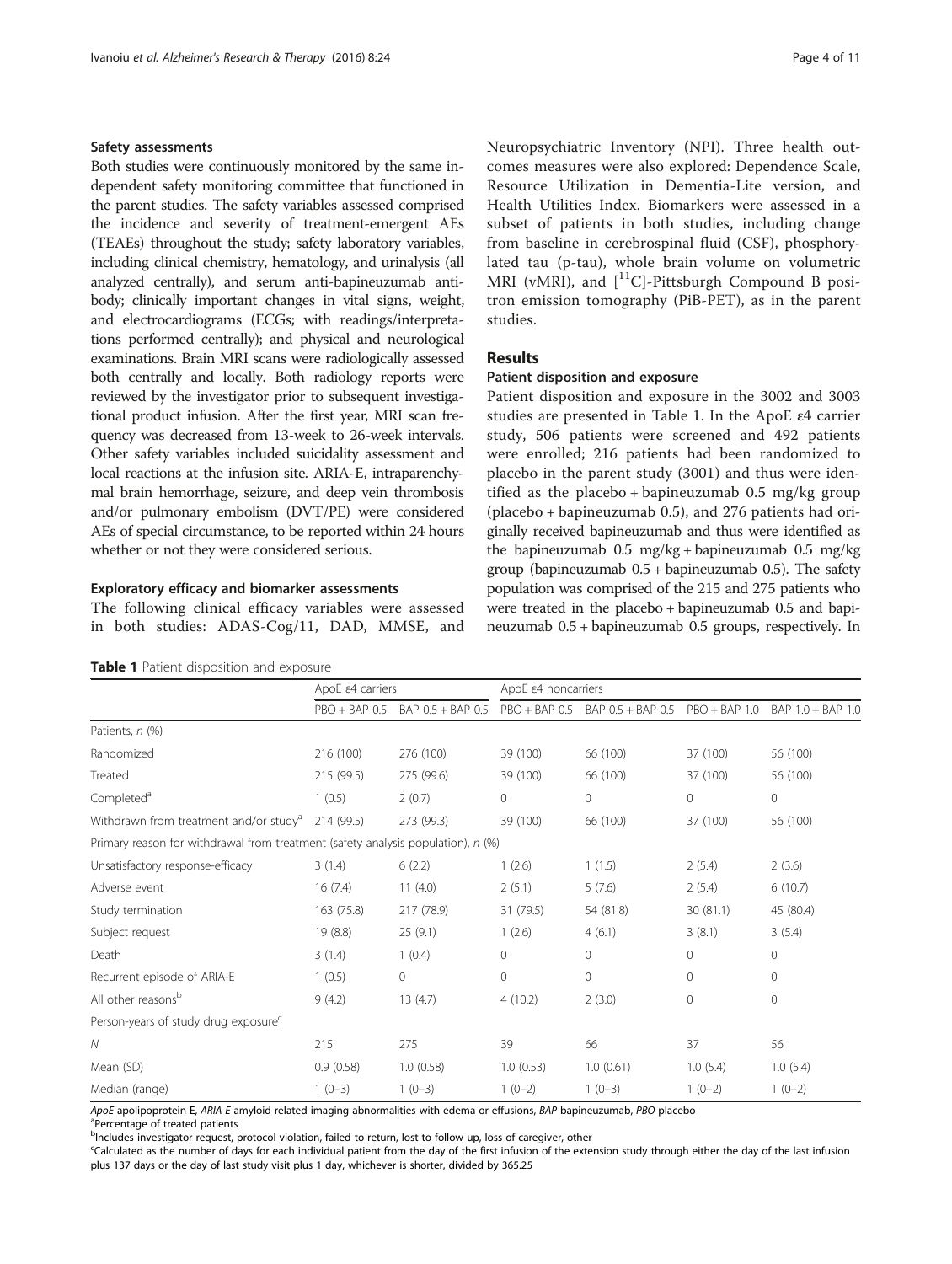<span id="page-4-0"></span>each treatment group, one patient was randomized but did not actually receive a dose of study medication, which accounts for the lower numbers in the safety population. The principle reason for withdrawal from treatment was sponsor decision; 76 % in the placebo + bapineuzumab 0.5 group and 79 % in the bapineuzumab 0.5 + bapineuzumab 0.5 group were withdrawn from treatment because the sponsors discontinued the study. Another 7 % and 4 % of patients, respectively, withdrew because of AEs. The mean number of person-years of exposure during this ApoE ε4 carrier extension study was 0.9 and 1.0, respectively.

In the ApoE ε4 noncarrier study, 209 patients were screened and 202 patients were enrolled. All patients withdrew from treatment, and none completed the study. Approximately 80 % of patients across treatment groups were withdrawn from treatment because the sponsor discontinued the study; across the groups, a total of 15 patients (7.4 %) withdrew because of AEs. The mean number of person-years of exposure during this extension study was 1.0 year in all groups. The number enrolled in the noncarrier study is notably lower than in the carrier study because enrollment in the parent study was much slower than in the parent carrier study. In addition, only 40 % of patients in the parent noncarrier study had completed the study at the time of early termination compared with over 60 % of patients in the parent carrier study. All enrolled patients were treated and included in the safety analysis population  $(n = 39$  and  $n = 37$  for the original placebo patients who were randomized to the placebo + bapineuzumab 0.5 and placebo + bapineuzumab 1.0 groups, respectively;  $n = 66$ and  $n = 56$  for the bapineuzumab  $0.5 +$  bapineuzumab  $0.5$ and bapineuzumab  $1.0 +$  bapineuzumab  $1.0$  groups, respectively; and an additional four patients who were

transitioned from 2.0 mg/kg to 1.0 mg/kg in the parent noncarrier study who were included in the safety population but not in the other analyses).

#### Demographics and baseline characteristics

Demographics and baseline characteristics for the safety population in both studies are presented in Tables 2 and [3.](#page-5-0) At the beginning of the extension study most patients were using cholinesterase inhibitors and/or memantine. Among ApoE ε4 carriers, 79 % had a single ApoE ε4 allele. The demographics at the beginning of the extension study were close to those observed at the baseline of the parent study across treatment groups. As expected, patients entering the extension study had a longer duration of AD than those beginning the parent study, approximately 4.4 years vs 2.9 years; mean MMSE scores were lower at the beginning of the extension study compared with baseline MMSE in the parent study.

In ApoE ε4 carriers (Study 3003), the mean age at the beginning of the extension study (Table [3\)](#page-5-0) was similar between groups. Most patients were white; 20.8 % were Asian. More than half were female and the mean duration of AD was 4.49 and 4.58 years in the placebo + bapineuzumab and bapineuzumab + bapineuzumab groups, respectively. Baseline MMSE scores were 19.0 and 19.2, respectively, at the beginning of the extension study.

In ApoE ε4 noncarriers (Study 3002), the mean age at the beginning of the extension study was also similar between groups (Table [3](#page-5-0)). Most patients were white, 25.2 % were Asian, and more than half of the patients were female. Across treatment groups, the mean duration of AD was 4.38 years at the beginning of the extension study, and the mean MMSE score was 18.4.

Table 2 Patient demographics and baseline characteristics at study entry (parent study safety population)

|                                           | 3001 ApoE ε4 carrier study |                       |              | 3000 ApoE $\epsilon$ 4 noncarrier study |                    |
|-------------------------------------------|----------------------------|-----------------------|--------------|-----------------------------------------|--------------------|
|                                           | PBO $(n = 215)$            | BAP 0.5 ( $n = 275$ ) | PBO $(n=76)$ | BAP 0.5 $(n = 66)$                      | BAP 1.0 $(n = 56)$ |
| Mean age (years)                          | 69.8                       | 70.6                  | 67.3         | 69.8                                    | 68.9               |
| Female <sup>a</sup> (%)                   | 62.3                       | 67.6                  | 61.8         | 53.0                                    | 62.5               |
| White <sup>a</sup> (%)                    | 80.9                       | 75.3                  | 78.9         | 74.2                                    | 66.1               |
| Asian (%)                                 | 18.1                       | 22.9                  | 21.1         | 25.8                                    | 32.1               |
| Mean duration of AD (years)               | 2.89                       | 2.98                  | 2.73         | 2.85                                    | 2.87               |
| Mean baseline MMSE                        | 21.3                       | 21.4                  | 20.2         | 20.8                                    | 20.6               |
| Current AChEI and/or memantine use, n (%) |                            |                       |              |                                         |                    |
| Yes                                       | 199 (92.6)                 | 255 (92.7)            | 70 (92.1)    | 56 (84.8)                               | 54 (96.4)          |
| No                                        | 16(7.4)                    | 20(7.3)               | 6(7.9)       | 10(15.2)                                | 2(3.6)             |
| ApoE ε4 allele count, $n$ (%)             |                            |                       |              |                                         |                    |
|                                           | 171 (79.5)                 | 217 (78.9)            | <b>NA</b>    | <b>NA</b>                               | NA.                |
| 2                                         | 44 (20.5)                  | 58 (21.1)             | <b>NA</b>    | <b>NA</b>                               | <b>NA</b>          |

AChEI acetylcholinesterase inhibitor, AD Alzheimer's disease, ApoE apolipoprotein E, BAP bapineuzumab, MMSE Mini-Mental State Examination, NA not applicable, PBO placebo

<sup>a</sup>A few patients may have been misclassified at baseline, causing discrepancy with Table [3:](#page-5-0) one patient was classified as male at parent baseline and female at extension baseline; three patients were classified as white at parent baseline and Asian or "other" at extension baseline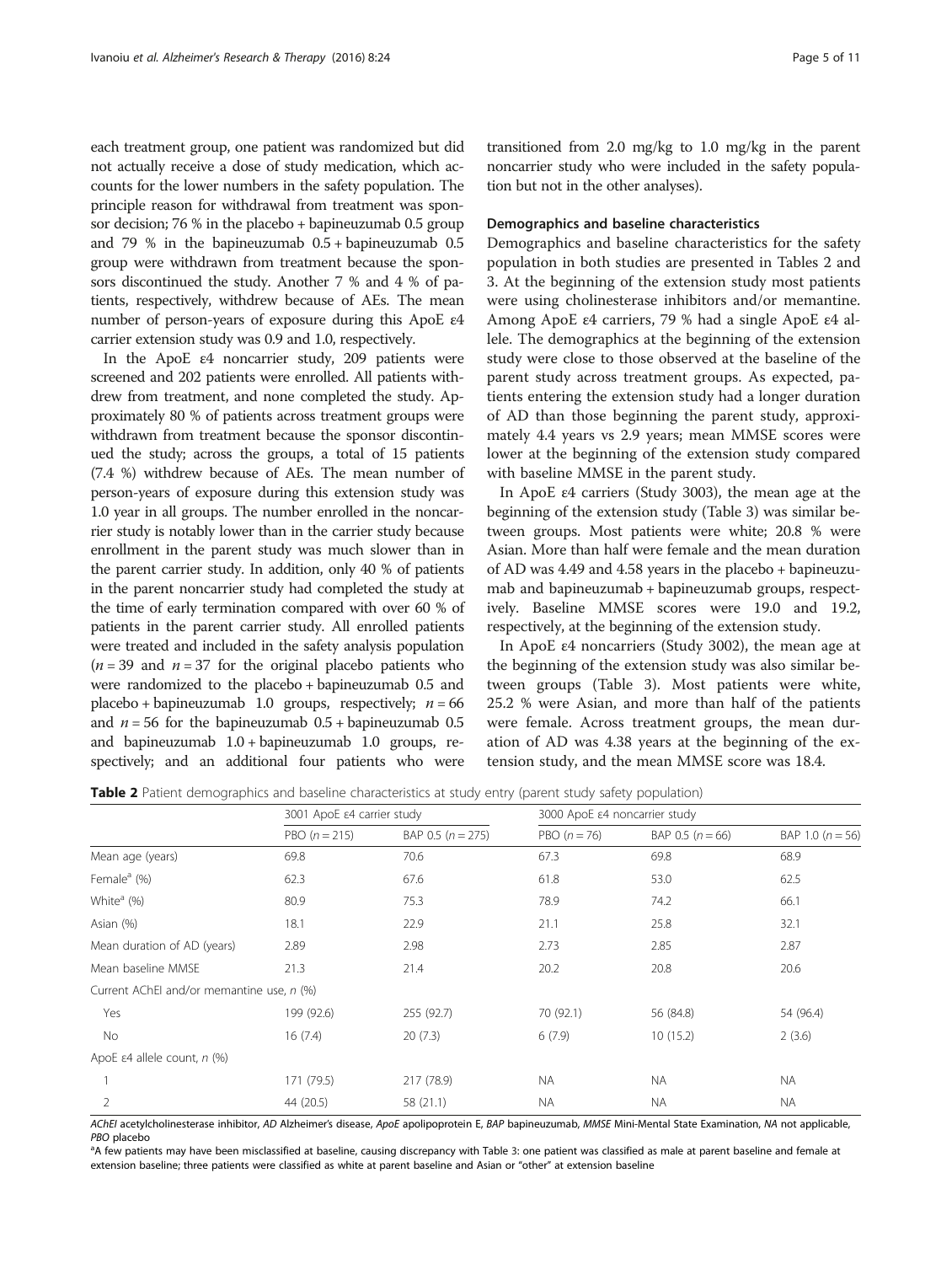|                                           | 3003 ApoE $\epsilon$ 4 carrier study |                                    | 3002 ApoE $\varepsilon$ 4 noncarrier study |                             |                                   |                                 |
|-------------------------------------------|--------------------------------------|------------------------------------|--------------------------------------------|-----------------------------|-----------------------------------|---------------------------------|
|                                           | $PBO + BAP 0.5$<br>$(n = 215)$       | $BAP$ 0.5 + BAP 0.5<br>$(n = 275)$ | $PRO + BAP 0.5$<br>$(n = 39)$              | $PRO + BAP 1.0$<br>$(n=37)$ | BAP $0.5 + BAP$ 0.5<br>$(n = 66)$ | BAP 1.0 + BAP 1.0<br>$(n = 56)$ |
| Mean age (years)                          | 71.4                                 | 72.1                               | 68.7                                       | 68.9                        | 71.4                              | 70.6                            |
| Female <sup>a</sup> (%)                   | 62.8                                 | 67.6                               | 64.1                                       | 59.5                        | 53.0                              | 62.5                            |
| White <sup>a</sup> (%)                    | 79.5                                 | 75.6                               | 76.9                                       | 81.1                        | 74.2                              | 66.1                            |
| Asian (%)                                 | 18.1                                 | 22.9                               | 23.1                                       | 18.9                        | 25.8                              | 32.1                            |
| Mean duration of AD (years)               | 4.49                                 | 4.58                               | 4.16                                       | 4.50                        | 4.44                              | 4.46                            |
| Mean baseline MMSF                        | 19.0 <sup>b</sup>                    | 19.2                               | 18.6 <sup>c</sup>                          | 17.1                        | 19.1                              | 18.4                            |
| Current AChEI and/or memantine use, n (%) |                                      |                                    |                                            |                             |                                   |                                 |
| Yes                                       | 193 (89.8)                           | 242 (88.0)                         | 34 (87.2)                                  | 31 (83.8)                   | 51 (77.3)                         | 53 (94.6)                       |
| <b>No</b>                                 | 22(10.2)                             | 33 (12.0)                          | 5(12.8)                                    | 6(16.2)                     | 15(22.7)                          | 3(5.4)                          |

<span id="page-5-0"></span>Table 3 Patient demographics and baseline characteristics from extension study baseline

AChEI acetylcholinesterase inhibitor, AD Alzheimer's disease, ApoE apolipoprotein E, BAP bapineuzumab, MMSE Mini-Mental State Examination, PBO placebo <sup>a</sup> <sup>a</sup>A few patients may have been misclassified at baseline, causing discrepancy with Table [2:](#page-4-0) one patient was classified as male at parent baseline and female at extension baseline; three patients were classified as white at parent baseline and Asian or "other" at extension baseline  $b_n = 212$ 

 $n = 38$ 

#### Safety

Overall, the percentages of TEAEs, serious AEs (SAEs), TEAEs leading to early termination from the study, TEAEs leading to early termination from treatment, and TEAEs leading to dose reduction or temporary discontinuation were similar for patients in the carrier (3003) and noncarrier (3002) studies (Table 4). In the bapineuzumab 2.0 + bapineuzumab 1.0 group (not shown in the tables), no SAEs were reported and eight TEAEs were reported in three patients (75 %), all of which were of mild intensity and none of these events were considered by the investigator to be related to study treatment.

#### **TFAFs**

TEAEs for the carrier and noncarrier studies are shown in Tables [5](#page-6-0) and [6,](#page-6-0) respectively. In ApoE ε4 carriers (Study 3003), TEAEs were reported in 152 patients (70.7 %) in the placebo + bapineuzumab 0.5 group and 184 patients (66.9 %) in the bapineuzumab 0.5 + bapineuzumab 0.5 group. The most common TEAEs occurring in ≥5 % regardless of causality were ARIA-E, cerebral microhemorrhage, headache, diarrhea, urinary tract infection, and anxiety. ARIA-E and cerebral microhemorrhage had different reporting requirements, so patients may have had either one or both.

In ApoE ε4 noncarriers (Study 3002), TEAEs were reported in 32 (82.1 %) of those in the placebo + bapineuzumab 0.5 group, 25 of those (67.6 %) in the placebo + bapineuzumab 1.0 group, 48 of those (72.7 %) in the bapineuzumab 0.5 + bapineuzumab 0.5 group, and 36 of those (64.3 %) in the bapineuzumab  $1.0 +$ bapineuzumab 1.0 group. The most common TEAEs occurring in ≥5 % regardless of causality were ARIA-E, urinary tract infection, headache, gastroenteritis, nasopharyngitis, delusion, gait disturbance, and fall (Table [6](#page-6-0)).

#### TEAEs leading to treatment discontinuation or study discontinuation

Patients who had to discontinue use of study medication were encouraged to continue to attend scheduled study visits and undergo applicable procedures if feasible. In

Table 4 Overview of treatment-emergent adverse events in the safety population

|                                                                | 3003 ApoE ε4 carrier study     |                                  |                               | 3002 ApoE $\varepsilon$ 4 noncarrier study |                                  |                                       |
|----------------------------------------------------------------|--------------------------------|----------------------------------|-------------------------------|--------------------------------------------|----------------------------------|---------------------------------------|
|                                                                | $PRO + BAP$ 0.5<br>$(n = 215)$ | BAP 0.5 + BAP 0.5<br>$(n = 275)$ | $PRO + BAP 0.5$<br>$(n = 39)$ | $PRO + BAP 1.0$<br>$(n = 37)$              | $BAP$ $0.5 + BAP$<br>$0.5(n=66)$ | $BAP$ 1.0 + $BAP$<br>1.0 ( $n = 56$ ) |
| Any TEAE                                                       | 152 (70.7)                     | 184 (66.9)                       | 32 (82.1)                     | 25(67.6)                                   | 48 (72.7)                        | 36(64.3)                              |
| Any SAE                                                        | 35(16.3)                       | 33 (12.0)                        | 6(15.4)                       | 1(2.7)                                     | 10(15.2)                         | 11(19.6)                              |
| TEAE leading to treatment<br>discontinuation                   | 18 (8.4)                       | 10(3.6)                          | 2(5.1)                        | 2(5.4)                                     | 5(7.6)                           | 6(10.7)                               |
| TEAE leading to study discontinuation                          | 14(6.5)                        | 10(3.6)                          | 2(5.1)                        | 1(2.7)                                     | 1(1.5)                           | 1(1.8)                                |
| TEAE leading to dose reduction or<br>temporary discontinuation | 18(8.4)                        | 10(3.6)                          | 2(5.1)                        | 3(8.1)                                     | 1(1.5)                           | 4(7.1)                                |

Data presented as n (%)

ApoE apolipoprotein E, BAP bapineuzumab, PBO placebo, SAE serious adverse event, TEAE treatment-emergent adverse event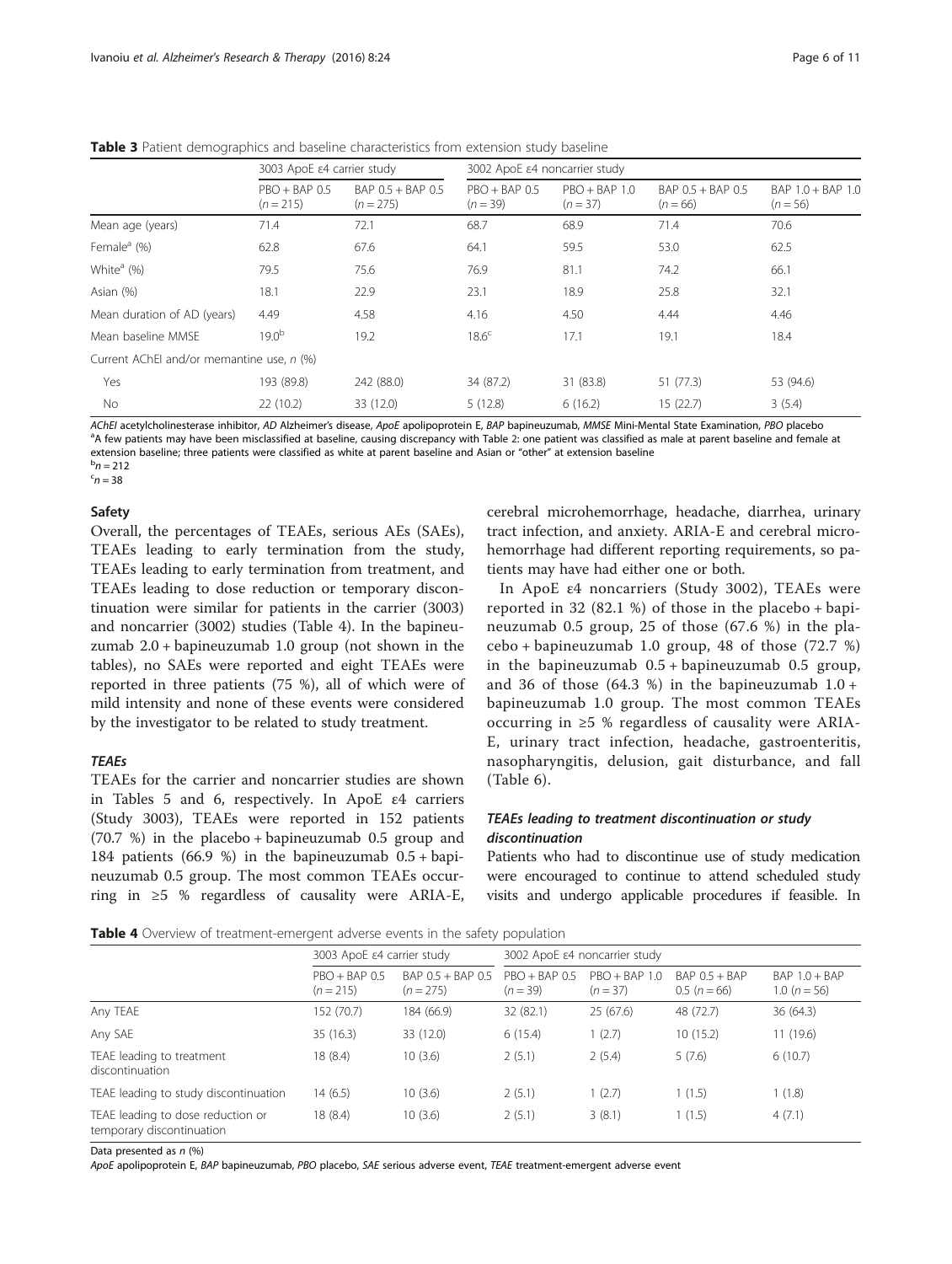<span id="page-6-0"></span>Table 5 Treatment-emergent adverse events ( $\geq$ 5 % in either group), safety population: carrier study

| Event                             | $PRO + BAP 0.5$ | BAP 0.5 + BAP 0.5 |
|-----------------------------------|-----------------|-------------------|
|                                   | $(n = 215)$     | $(n = 275)$       |
| ARIA-E (vasogenic cerebral edema) | 23 (10.7)       | 10(3.6)           |
| Cerebral microhemorrhage          | 20(9.3)         | 15(5.5)           |
| Headache                          | 16(7.4)         | 8(2.9)            |
| Diarrhea                          | 12(5.6)         | 10(3.6)           |
| Urinary tract infection           | 12(5.6)         | 9(3.3)            |
| Anxiety                           | 11(5.1)         | 7(2.5)            |

Data presented as n (%)

ARIA-E amyloid-related imaging abnormalities with edema or effusions, BAP bapineuzumab, PBO placebo

ApoE ε4 carriers, TEAEs led to treatment discontinuation in <10 % of patients and study discontinuation in <7 % of patients in either group; these numbers were higher in the placebo + bapineuzumab 0.5 group than in the bapineuzumab 0.5 + bapineuzumab 0.5 group (Table [4\)](#page-5-0).

In ApoE ε4 noncarriers, TEAEs led to treatment discontinuation in <11 % of patients in any treatment group, and the numbers were lowest in the placebo + bapineuzumab groups and highest in the bapineuzumab 1.0 + bapineuzumab 1.0 group. TEAEs leading to study discontinuation occurred in <6 % of patients in any treatment group, and the numbers were higher in the placebo + bapineuzumab groups (Table [4](#page-5-0)).

#### SAEs and deaths

In ApoE ε4 carriers, there were five deaths (2.3 %) in the placebo + bapineuzumab 0.5 group (cardiac failure, metastases to lymph nodes, ovarian cancer, pancreatic carcinoma, subarachnoid hemorrhage) and two deaths (0.7 %) in the bapineuzumab 0.5 + bapineuzumab 0.5 group (cardiac failure congestive and cardiomyopathy). Of these, one death was due to a TEAE assessed as related to bapineuzumab treatment by the study investigator (subarachnoid hemorrhage in the placebo + bapineuzumab 0.5 group). The corresponding rates of treatment-emergent SAEs in these treatment groups were 16.3 % and 12.0 %, respectively.

In ApoE ε4 noncarriers, there were no deaths. Treatment-emergent SAEs occurred in six patients (15.4 %) in the placebo + bapineuzumab 0.5 group, 10 patients (15.2 %) in the bapineuzumab 0.5 + bapineuzumab 0.5 group, one patient (2.7 %) in the placebo + bapineuzumab 1.0 group, and 11 patients (19.6 %) in the bapineuzumab 1.0 + bapineuzumab 1.0 group.

#### AEs of special circumstance

In ApoE ε4 carriers (Study 3003), ARIA-E was reported as a TEAE in 23 patients (10.7 %) in the placebo + bapineuzumab 0.5 group and 10 patients (3.6 %) in the bapineuzumab 0.5 + bapineuzumab 0.5 group. ARIA-E was asymptomatic in 16 (7.4 %) and nine (3.3 %) patients in the two treatment groups, respectively. ARIA-E was reported as a treatmentemergent SAE in six patients  $(2.8 \%)$  in the placebo +

| Event                             | $PBO + BAP 0.5 (n = 39)$ | BAP $0.5 + BAP$ 0.5 ( $n = 66$ ) | $PBO + BAP 1.0 (n = 37)$ | BAP $1.0 + BAP$ 1.0 ( $n = 56$ ) |
|-----------------------------------|--------------------------|----------------------------------|--------------------------|----------------------------------|
| ARIA-E (vasogenic cerebral edema) | 3(7.7)                   | 2(3.0)                           | 6(16.2)                  | 3(5.4)                           |
| Urinary tract infection           | 2(5.1)                   | 7(10.6)                          | 1(2.7)                   | 0                                |
| Headache                          | 1(2.6)                   | 1(1.5)                           | 3(8.1)                   | 2(3.6)                           |
| Gastroenteritis                   | 0                        | 0                                | 3(8.1)                   | 0                                |
| Nasopharyngitis                   | 3(7.7)                   | 1(1.5)                           | 1(2.7)                   | 2(3.6)                           |
| Delusion                          | 3(7.7)                   | 3(4.5)                           | $\Omega$                 | $\mathbf{0}$                     |
| Gait disturbance                  | 3(7.7)                   | 0                                | 1(2.7)                   | $\mathbf{0}$                     |
| Fall                              | 0                        | 3(4.5)                           | 2(5.4)                   | 4(7.1)                           |
| Dizziness                         | 1(2.6)                   | 4(6.1)                           | 0                        | 0                                |
| Cerebral microhemorrhage          | 0                        | 1(1.5)                           | $\circ$                  | 3(5.4)                           |
| Cognitive disorder                | 1(2.6)                   | 2(3.0)                           | 2(5.4)                   | 3(5.4)                           |
| Depression                        | 0                        | 0                                | 2(5.4)                   | 0                                |
| Subdural hematoma                 | $\circ$                  | $\Omega$                         | 0                        | 3(5.4)                           |
| Aggression                        | 2(5.1)                   | 0                                | 0                        | $\mathbf{0}$                     |
| Anemia                            | 2(5.1)                   | 1(1.5)                           | $\Omega$                 | $\mathbf{0}$                     |
| Cough                             | 2(5.1)                   | $\Omega$                         | $\Omega$                 | 2(3.6)                           |
| Nausea                            | 2(5.1)                   | 0                                | 0                        | $\mathbf{0}$                     |

Table 6 Treatment-emergent adverse events (≥5 % in any group), safety population: noncarrier study

Data presented as n (%)

ARIA-E amyloid-related imaging abnormalities with edema or effusions, BAP bapineuzumab, PBO placebo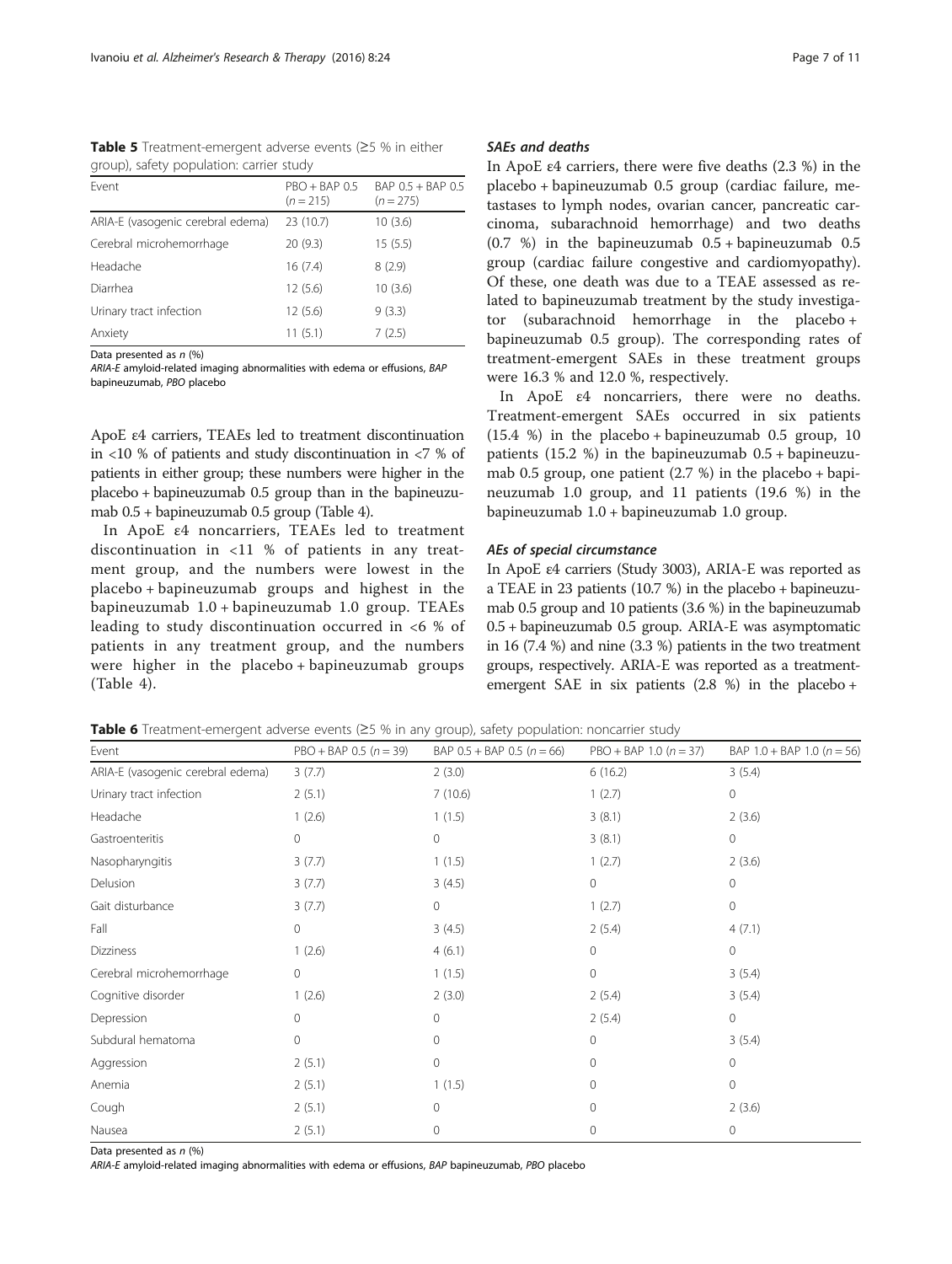bapineuzumab 0.5 group and two patients (0.7 %) in the bapineuzumab  $0.5 +$  bapineuzumab  $0.5$  group. In the ApoE ε4 noncarriers (Study 3002), ARIA-E was reported as a TEAE in three patients (7.7 %) in the placebo + bapineuzumab 0.5 group, two patients (3.0 %) in the bapineuzumab 0.5 + bapineuzumab 0.5 group, six patients (16.2 %) in the placebo + bapineuzumab 1.0 group, and three patients  $(5.4 \%)$  in the bapineuzumab  $1.0 +$  bapineuzumab  $1.0$ group; overall, the percentage was greater in the placebo + bapineuzumab groups (11.8 %) than in the bapineuzumab + bapineuzumab groups (4.1 %). All were asymptomatic except for one patient in the placebo + bapineuzumab 0.5 group. ARIA-E was reported as a treatment-emergent SAE in two patients, one patient in each of the placebo + bapineuzumab groups, and no patients in either of the bapineuzumab + bapineuzumab groups.

In the carrier study, intracranial hemorrhage (including intraparenchymal brain hemorrhage, subdural, intraventricular, and subarachnoid bleeding, but excluding microhemorrhages or larger hemosiderin deposits) was reported as a TEAE in six patients (2.8 %) in the placebo + bapineuzumab 0.5 group and none in the bapineuzumab 0.5 + bapineuzumab 0.5 group. One cerebral hemorrhage and two subarachnoid hemorrhages were reported as treatmentemergent SAEs; one subarachnoid hemorrhage was fatal. In the noncarrier study, intracranial hemorrhage was reported as a TEAE in one patient in the bapineuzumab 0.5 + bapineuzumab 0.5 group, three patients in the bapineuzumab 1.0 + bapineuzumab 1.0 group, and no patients in either of the placebo + bapineuzumab groups. One subarachnoid hemorrhage in the bapineuzumab 0.5 + bapineuzumab 0.5 group was reported as a treatment-emergent SAE.

In the carrier study, seizure/convulsion was reported in four patients (1.9 %) in the placebo + bapineuzumab 0.5 group and three patients (1.1 %) in the bapineuzumab 0.5 + bapineuzumab 0.5 group. In the noncarrier study, seizure/convulsion was reported in one patient (2.6 %) in the placebo + bapineuzumab 0.5 group, one patient  $(1.5 \%)$  in the bapineuzumab  $0.5 + b$ apineuzumab 0.5 group, one patient (2.7 %) in the placebo + bapineuzumab 1.0 group, and no patients in the bapineuzumab 1.0 + bapineuzumab 1.0 group.

DVT/PE was reported in one patient in the placebo + bapineuzumab 0.5 group in the carrier study and two patients in the bapineuzumab 0.5 + bapineuzumab 0.5 group in the noncarrier study.

#### Exploratory assessments

Overall, the changes in scores were similar between the dose groups across cognitive, functional, and behavioral measures in both studies. None of the health outcomes measures showed any significant differences in either study. The least-squares (LS) mean change in ADAS-Cog/11 and DAD scores from parent study baseline to

extension study week 52 were not significantly different between treatment groups in either the ApoE ε4 carriers (Study 3003) or ApoE ε4 noncarriers (Study 3002) (Tables 7 and [8\)](#page-8-0). In the carrier study, the between-group difference in ADAS-Cog/11 score change from baseline was 0.0 ( $P = 0.996$ ) and the between-group difference in DAD score change from baseline was  $-1.75$  ( $P = 0.412$ ). NPI and MMSE scores were not significantly different in changes from baseline (Table 7). Similarly, in the noncarrier study the between-group difference in LS mean change in ADAS-Cog/11 score between the placebo + bapineuzumab 0.5 and bapineuzumab 0.5 + bapineuzumab 0.5 groups was  $-2.05$  ( $P = 0.345$ ); and between the placebo + bapineuzumab 1.0 and bapineuzumab 1.0 + bapineuzumab 1.0 groups, the difference was  $-0.22$  ( $P = 0.922$ ). The between-group difference in LS mean change in DAD scores between the placebo + bapineuzumab 0.5 and bapineuzumab 0.5 + bapineuzumab 0.5 groups was 1.53 ( $P = 0.733$ ); and between the placebo + bapineuzumab 1.0 and bapineuzumab 1.0 + bapineuzumab 1.0 groups, the difference was  $-2.81$  ( $P = 0.550$ ). NPI and MMSE scores were also not significantly different in changes from baseline (Table [8\)](#page-8-0).

In both the ApoE ε4 carrier and noncarrier studies, only a very limited amount of data was obtained for the biomarker studies because of the premature discontinuation of the study by the sponsor. The PiB-PET analysis population patients (who had standardized uptake value ratio  $\geq 1.35$  at baseline in the parent study and a postbaseline assessment in the extension study) comprised one patient in the carrier study and two patients in the noncarrier study. For the CSF biomarker substudy, 15 patients were enrolled in the carrier study and 14 patients in the noncarrier study; no significant differences in CSF p-tau were observed in either study. In

Table 7 Carrier study exploratory clinical efficacy assessments: change from parent study baseline to extension week 52

|                                  |                                | 3003 ApoE $\varepsilon$ 4 carrier study |  |  |
|----------------------------------|--------------------------------|-----------------------------------------|--|--|
|                                  | $PRO + BAP 0.5$<br>$(n = 199)$ | BAP 0.5 + BAP 0.5<br>$(n = 256)$        |  |  |
| ADAS-Cog, LS mean (SE)           | 10.12 (0.75)                   | 10.11(0.63)                             |  |  |
| IS mean difference               | 0.00; $P = 0.996$              |                                         |  |  |
| DAD, LS mean (SE)                | $-20.96(1.65)$                 | $-22.72(1.36)$                          |  |  |
| 1.5 mean difference              | $-1.75$ : $P = 0.412$          |                                         |  |  |
| NPI, LS mean (SE)                | 4.32(0.96)                     | 3.52(0.80)                              |  |  |
| IS mean difference               | $-0.80; P = 0.524$             |                                         |  |  |
| MMSE <sup>a</sup> , LS mean (SE) | $-4.44(0.26)$                  | $-4.26(0.21)$                           |  |  |
| 1.5 mean difference              | $0.18: P = 0.598$              |                                         |  |  |

ADAS-Cog Alzheimer's Disease Assessment Scale—Cognitive Subscale, ApoE apolipoprotein E, BAP bapineuzumab, DAD Disability Assessment Scale for Dementia, LS least squares, MMSE Mini-Mental State Examination, NPI Neuropsychiatric Inventory, PBO placebo, SE standard error of the mean <sup>a</sup>Difference in MMSE score was between parent study baseline and extension study week 45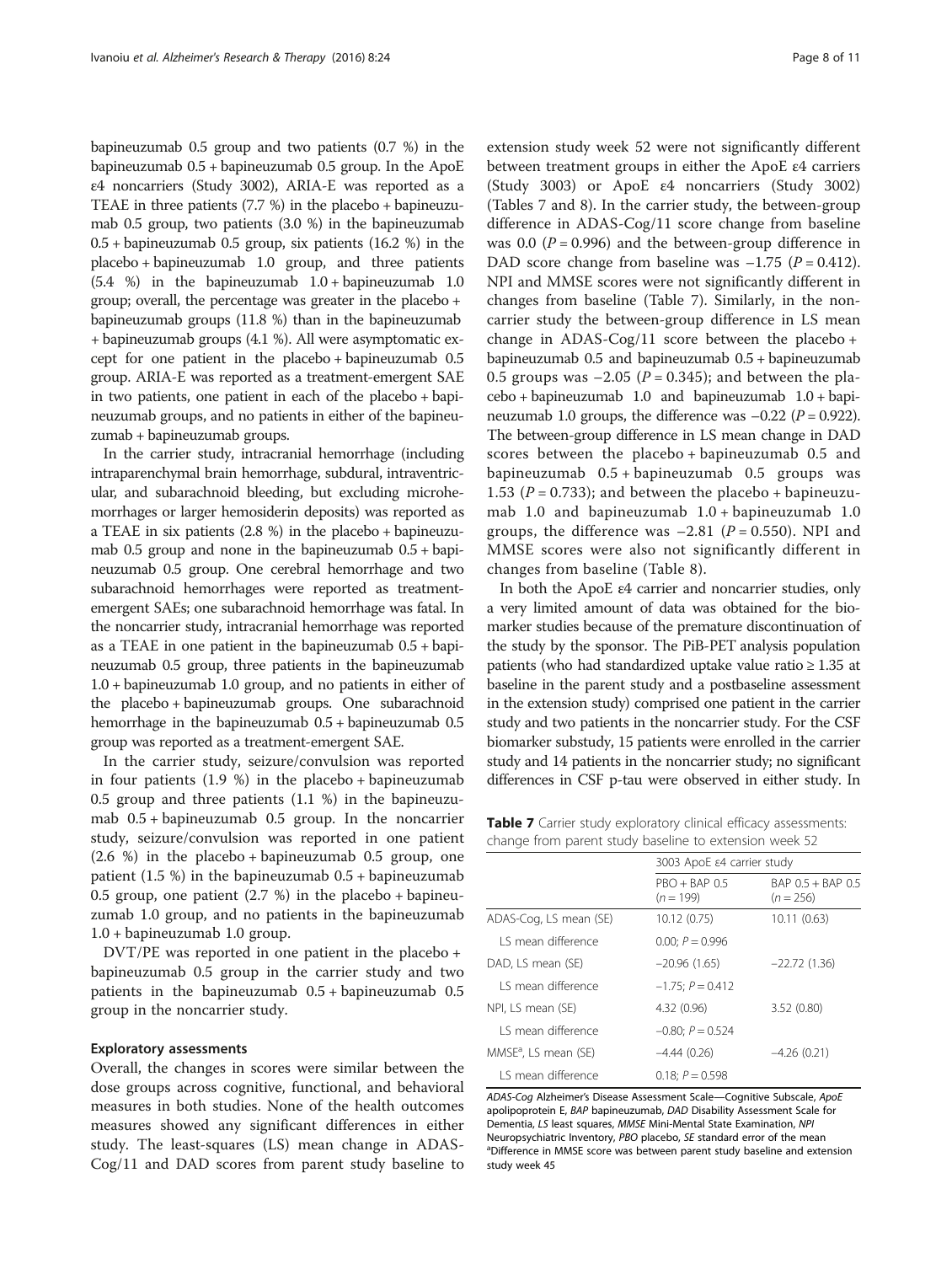|                                  | 3002 ApoE $\varepsilon$ 4 noncarrier study |                                  |                          |                              |  |
|----------------------------------|--------------------------------------------|----------------------------------|--------------------------|------------------------------|--|
|                                  | $PBO + BAP 0.5 (n = 38)$                   | BAP $0.5 + BAP$ 0.5 ( $n = 62$ ) | $PBO + BAP 1.0 (n = 33)$ | BAP $1.0 + BAP$ 1.0 (n = 53) |  |
| ADAS-Cog, LS mean (SE)           | 12.44 (1.70)                               | 10.38 (1.35)                     | 10.54 (1.82)             | 10.31 (1.36)                 |  |
| 1.5 mean difference              | $-2.05$ ; $P = 0.345$                      |                                  | $-0.22; P = 0.922$       |                              |  |
| DAD, LS mean (SE)                | $-29.52(3.48)$                             | $-28.00(2.77)$                   | $-20.41(3.74)$           | $-23.21(2.80)$               |  |
| 1.5 mean difference              | 1.53; $P = 0.733$                          |                                  | $-2.81; P = 0.550$       |                              |  |
| NPI, LS mean (SE)                | 4.99(2.60)                                 | $-0.01(2.05)$                    | 4.23(2.80)               | 6.57(2.08)                   |  |
| 1.5 mean difference              | $-4.99; P = 0.133$                         |                                  | 2.34; $P = 0.505$        |                              |  |
| MMSE <sup>a</sup> , LS mean (SE) | $-4.86(0.56)$                              | $-4.13(0.44)$                    | $-4.63(0.58)$            | $-4.51(0.46)$                |  |
| LS mean difference               | $0.73: P = 0.309$                          |                                  | $0.12: P = 0.872$        |                              |  |

<span id="page-8-0"></span>Table 8 Noncarrier study exploratory clinical efficacy assessments: change from parent study baseline to extension week 52

ADAS-Cog Alzheimer's Disease Assessment Scale—Cognitive Subscale, ApoE apolipoprotein E, BAP bapineuzumab, DAD Disability Assessment Scale for Dementia, LS least squares, MMSE Mini-Mental State Examination, NPI Neuropsychiatric Inventory, PBO placebo, SE standard error of the mean <sup>a</sup>Difference in MMSE score was between parent study baseline and extension study week 45

the vMRI substudy, 26 patients in the combined placebo + bapineuzumab group and 35 patients in the combined bapineuzumab + bapineuzumab group in the noncarrier study had assessments of whole brain volume at extension study baseline and week 45. The LS mean change and standard error of the mean (SE) were –30.2 (8.1) in the pla $cebo + b$ apineuzumab group and  $-12.6$  (6.8) in the bapineuzumab + bapineuzumab group, for a difference of 17.5  $(P = 0.111)$ . Fifty-one patients in the placebo + bapineuzumab group and 78 patients in the bapineuzumab + bapineuzumab group in the carrier study had assessments of whole brain volume at extension study baseline and week 45. The LS mean change and SE were –60.28 (21.94) in the placebo + bapineuzumab group and –38.67 (17.88) in the bapineuzumab + bapineuzumab group, for a difference of 21.61  $(P = 0.447)$ .

#### **Discussion**

The present studies examined the safety of long-term treatment with bapineuzumab in patients with AD who participated in the parent studies 3000 and 3001. As such, they are among the first studies to report the safety of regular dosing of a mAb against Aβ over a period of approximately 3.5 years.

#### Safety

Infusion of bapineuzumab 0.5 or 1.0 mg/kg every 13 weeks for up to 3.5 years was generally well tolerated, with a safety and tolerability profile that was similar to that observed in previous studies. The long-term safety and tolerability profile was generally similar in ApoE ε4 noncarriers and carriers in the extension studies, except for a higher incidence proportion of treatment-emergent death in carriers. There was a higher incidence proportion of ARIA-E (vasogenic edema) observed with onset during the study in both noncarrier and carrier patients who first received bapineuzumab in the extension studies than in those who had received bapineuzumab from the beginning of the parent

studies. This finding further supports the observations during the double-blind studies that ARIA-E tends to occur early in the course of bapineuzumab exposure (most often between infusions 1 and 3) [\[7](#page-10-0)], with a decline in the incidence of ARIA-E over time with continued bapineuzumab exposure during the double-blind studies. This finding is consistent with a reduced risk of ARIA-E after longer exposure. However, in patients who continued on bapineuzumab in both extension studies, ARIA-E was still seen after the sixth dose in 3.6 % of carriers and 4.1 % of noncarriers, and the latest ARIA-E occurred after the twelfth dose of bapineuzumab. There was also evidence of a dose effect for ARIA-E in the noncarrier study, consistent with previous studies, which demonstrated that the risk of ARIA-E increased with bapineuzumab dose [[7](#page-10-0)].

#### **Efficacy**

To date, a clinical benefit of amyloid-targeted immunotherapy with bapineuzumab or any other mAb has not been observed for patients with AD [[7](#page-10-0), [10](#page-10-0)]. Recently reported findings from pivotal phase 3 studies of bapineuzumab in patients with mild to moderate AD failed to show a significant difference in clinical endpoints of ADAS-Cog/11 and DAD scores or other clinical endpoints [[7\]](#page-10-0). Among ApoE ε4 carriers (but not noncarriers), bapineuzumab was associated with reduced CSF p-tau concentrations, a marker of neurodegeneration. Carriers also showed a decrease in amyloid accumulation based on PiB-PET findings. Similarly, another mAb, solanezumab, which preferentially binds to soluble forms of Aβ, also failed to improve clinical parameters in patients with mild to moderate AD in the phase 3 trials [\[10\]](#page-10-0). Gantenerumab, a fully human mAb that binds to two regions of monomeric and fibrillar Aβ, reduced brain amyloid burden in a multiple ascending dose study, findings that were not correlated with cognitive measures [\[11](#page-10-0)]. In the long-term extension studies reported here, the biomarker subpopulations were too small to support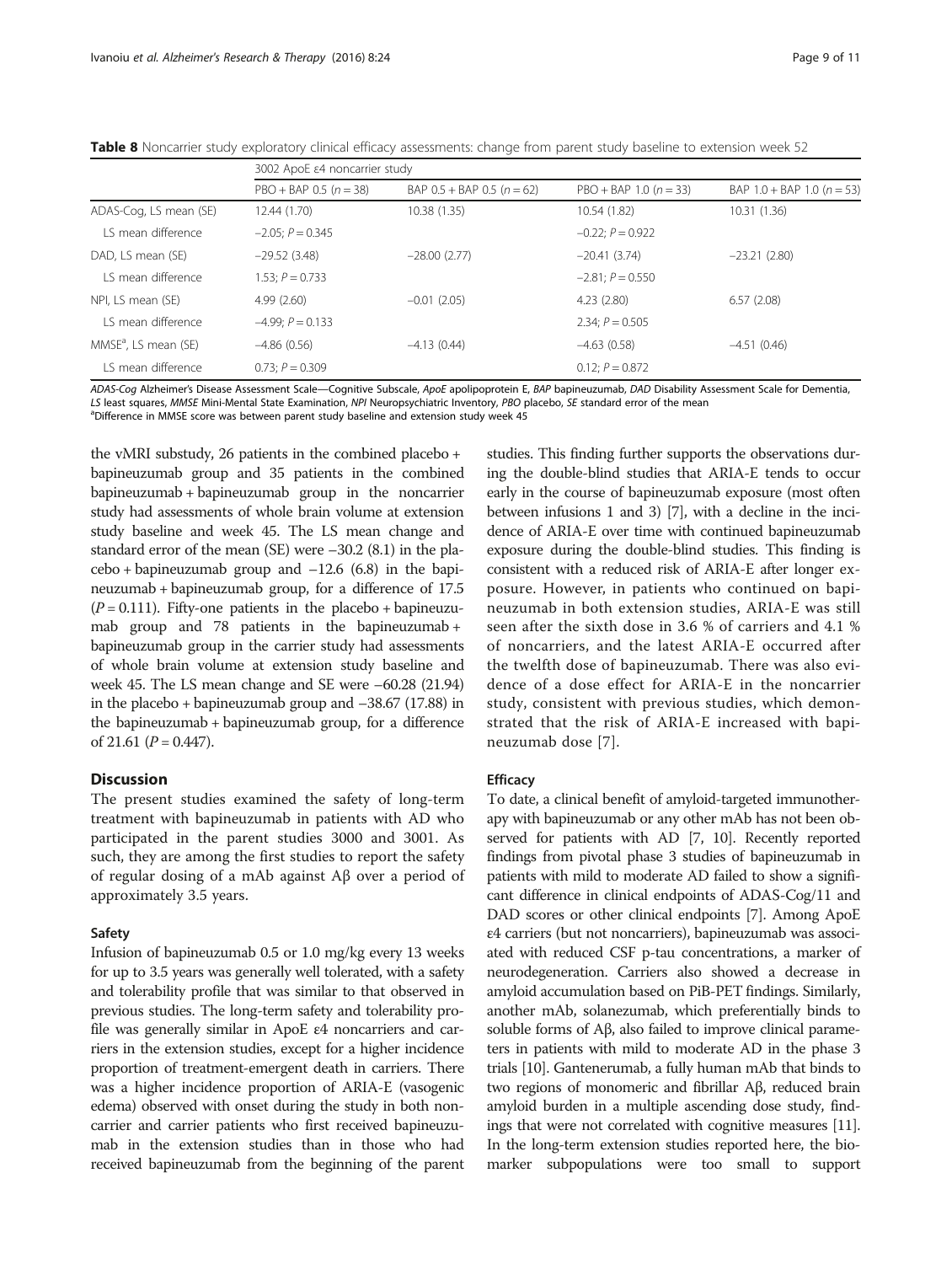<span id="page-9-0"></span>substantial analyses. The results for ADAS-Cog/11 and DAD were similar for carriers and noncarriers, showing declining cognition (ADAS-Cog/11) and function (DAD) consistent with AD progression over time [\[12\]](#page-10-0). They were also similar between the two dose groups in the noncarrier study, suggesting no adverse effect of the higher dose on cognitive measures. Despite the lack of efficacy in patients with mild to moderate AD, it has been speculated that the earlier use of these therapies in mild AD, or in asymptomatic patients with Aβ accumulation, may be of benefit [[7](#page-10-0), [10](#page-10-0), [13](#page-10-0)]. It is unknown whether the use of immunotherapy earlier in the disease process, perhaps before the onset of disability (early AD or pre-AD), will result in clinical benefit [[7, 10, 13\]](#page-10-0), and whether such a population can be identified. These studies provide some evidence to support the safety and tolerability of the long-term administration of anti-Aβ therapy, which would be useful when treating earlier in the disease process.

#### Study limitations

The studies described herein have several limitations, including the lack of a placebo control in the extension groups and the fact that they were not fully randomized. Early discontinuation of the trials affected the number of patients available for the exploratory clinical efficacy and health outcomes analyses, as well as the biomarker analyses (CSF, PiB-PET, vMRI).

#### **Conclusions**

The i.v. infusion of bapineuzumab 0.5 mg/kg to ApoE ε4 carriers or of bapineuzumab 0.5 mg/kg or 1.0 mg/kg to ApoE ε4 noncarriers every 13 weeks for up to 3.5 years was generally well tolerated. The safety and tolerability profile of bapineuzumab was similar to that observed in previous studies of bapineuzumab, and no new or unexpected safety concerns were identified.

#### Additional files

[Additional file 1:](dx.doi.org/10.1186/s13195-016-0193-y) is a list of independent ethics committees or institutional review boards that approved the ApoE ε4 carrier studies. (PDF 114 kb) [Additional file 2:](dx.doi.org/10.1186/s13195-016-0193-y) is a list of independent ethics committees or institutional review boards that approved the ApoE ε4 noncarrier studies. (PDF 124 kb)

#### Abbreviations

AD, Alzheimer's disease; ADAS-Cog/11, Alzheimer's Disease Assessment Scale—Cognitive Subscale; AE, adverse event; ApoE, apolipoprotein E; ARIA-E, amyloid-related imaging abnormalities with edema or effusions; Aβ, amyloid beta; BAP, bapineuzumab; CSF, cerebrospinal fluid; DAD, Disability Assessment Scale for Dementia; DVT/PE, deep vein thrombosis and/or pulmonary embolism; i.v., intravenous; LS, least squares; mAb, monoclonal antibody; MMSE, Mini-Mental State Examination; MRI, magnetic resonance imaging; NPI, Neuropsychiatric Inventory; PBO, placebo; PiB-PET, Pittsburgh Compound B positron emission tomography; p-tau, phosphorylated tau; SAE, serious adverse event; SE, standard error of the mean; TEAE, treatment-emergent adverse event; vMRI, volumetric magnetic resonance imaging.

#### Acknowledgements

These studies were sponsored by Pfizer Inc. and Janssen Alzheimer Immunotherapy Research & Development, LLC. Editorial writing support was provided by Marsha Scott, PhD, at Phase Five Communications, and was funded by Pfizer Inc. The authors would also like to acknowledge the contributions of Raluca Pascu, PharmD, to the conduct of these studies.

#### Authors' contributions

AI contributed to data acquisition and to the writing of the manuscript, and approved the final version of the manuscript. JP contributed to data acquisition and to the writing of the manuscript, and approved the final version of the manuscript. KB participated in study coordination and conduct, was the clinical lead on Study 3003, helped with drafting and revising of the manuscript, and read and approved the final manuscript. KL contributed to the design of the bapineuzumab extension trials and served as a medical monitor for these studies, and participated in data interpretation and drafting and reviewing of the manuscript. GL wrote the clinical protocols for studies 3002 and 3003, and was clinical lead on study 3002, and contributed to analysis and interpretation of the data and to drafting and revision of the manuscript. LH participated in study coordination and conduct, helped to draft the manuscript, and read and approved the final manuscript. PL contributed to the study design, analysis, and interpretation of the data, to drafting and revision of the manuscript, and approved the final manuscript. SS was the Global Clinical Program Lead for the bapineuzumab program, contributed to the writing of the manuscript, and approved the final version. LY participated in the design of the study, performed the statistical analysis, and helped to draft the manuscript. DL participated in the design of the study, performed the statistical analysis, helped to draft the manuscript, and read and approved the final manuscript. RSB participated in the design of the study and coordination, helped to draft the manuscript, and read and approved the final manuscript. HRB contributed to the design of the study and data analysis and interpretation, helped to draft the manuscript, and read and approved the final manuscript. TM participated in the oversight of the study as well as data analysis and interpretation, helped to draft the manuscript, and read and approved the final manuscript. All authors read and approved the manuscript.

#### Competing interests

AI received funding from Novartis, Lundbeck, GSK, GE Healthcare, Roche, and Merck. JP received funding from Novartis, Lundbeck, Eisai, Lilly, UCB Pharma, Bayer, Biogen, and Genzyme. KB is a salaried employee of Pfizer Inc., eligible for bonus and stock options. KL is a salaried employee of and holds stock in Pfizer Inc. GL is a salaried employee of Pfizer Inc., eligible for bonus and stock options. LH is a salaried employee of Pfizer Inc., eligible for bonus and stock options. PL is a salaried employee of Pfizer Inc., eligible for bonus and stock options. SS is a salaried employee of Pfizer Inc. LY was an employee of Pfizer Inc. at the time the study was completed and the manuscript initiated. DL is a salaried employee of Pfizer Inc., eligible for bonus and stock options. RSB was an employee of Pfizer Inc. when the studies were in progress, and owns Pfizer Inc. stock. HRB is an employee of and holds stock in Janssen Research and Development, LLC. TM is a salaried employee of Pfizer Inc., eligible for bonus and stock options, and owns Pfizer Inc. stock. No non-financial conflicts of interest exist for any of the authors.

#### Author details

<sup>1</sup>Université Catholique de Louvain, Cliniques Universitaires Saint-Luc, 10 Avenue Hipocrate, B-1200 Bruxelles, Belgium. <sup>2</sup>Centre d'investigation Clinique, Centre Mémoire et Langage, Service de Neurologie, CHU Purpan, Place du Dr Baylac, 31059 Toulouse, France. <sup>3</sup>Pfizer Inc., 500 Arcola Road, Collegeville, PA 19426, USA. <sup>4</sup> Pfizer PGRD, 23-25 avenue du Docteur Lannelongue, 75668 Paris cedex 14, France. <sup>5</sup>Pfizer Inc., Eastern Point Road, Groton, CT 06340, USA. <sup>6</sup>Janssen Alzheimer Immunotherapy Research & Development, LLC, 700 Gateway Blvd., South San Francisco, CA 94080, USA. <sup>7</sup> Pfizer Inc., 235 East 42nd Street, New York, NY 10017, USA

Received: 9 March 2016 Accepted: 18 May 2016 Published online: 23 June 2016